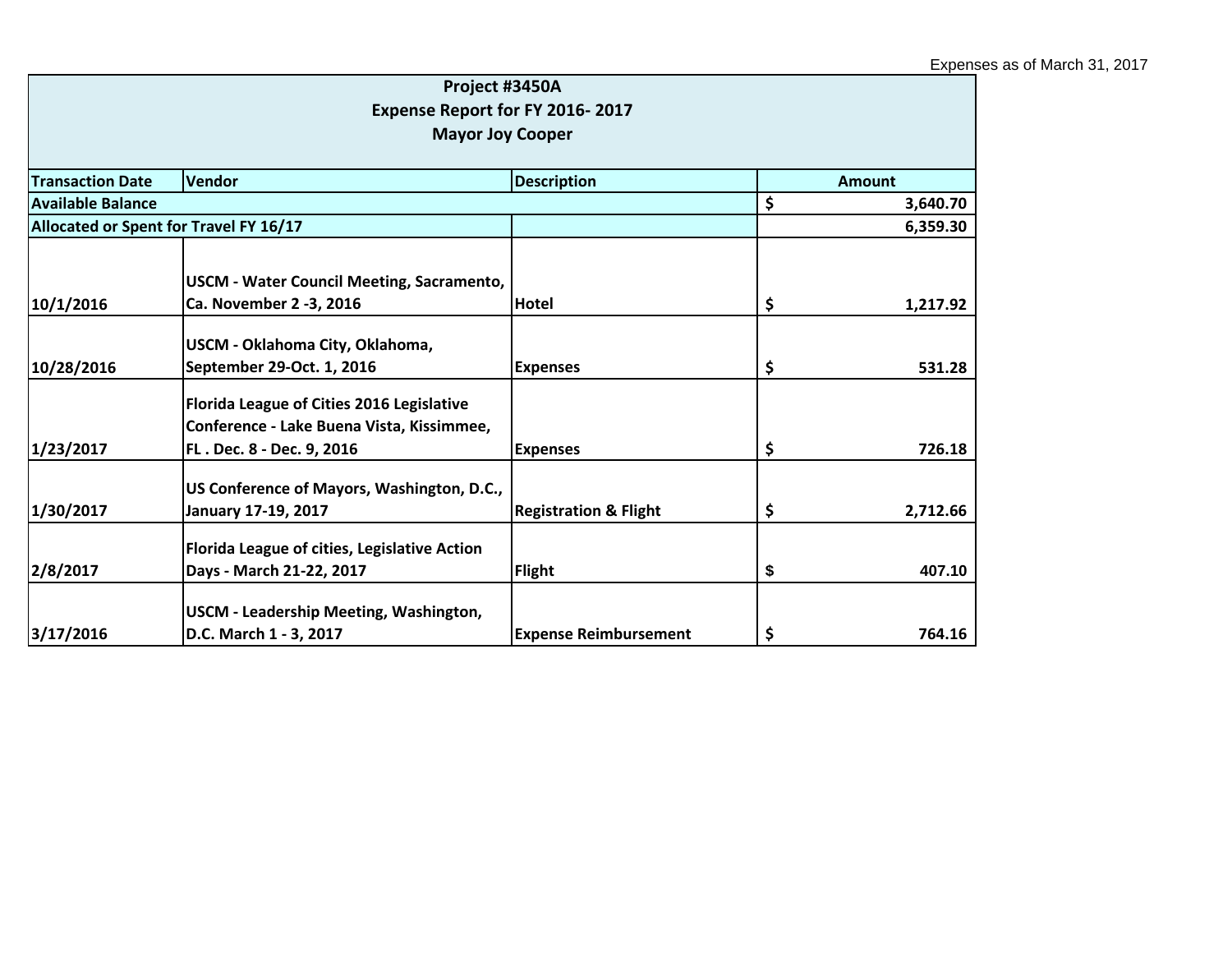|                                                                   |                                                                 | Project #3450G                                                                                                                                      |    |               |  |
|-------------------------------------------------------------------|-----------------------------------------------------------------|-----------------------------------------------------------------------------------------------------------------------------------------------------|----|---------------|--|
| Expense Report for FY 2016-2017<br><b>Vice Mayor Keith London</b> |                                                                 |                                                                                                                                                     |    |               |  |
|                                                                   |                                                                 |                                                                                                                                                     |    |               |  |
| <b>Transaction Date</b>                                           | Vendor                                                          | <b>Description</b>                                                                                                                                  |    | <b>Amount</b> |  |
| <b>Available Balance</b>                                          |                                                                 |                                                                                                                                                     | \$ | 9,021.58      |  |
| Allocated or Spent for Travel FY 16/17                            |                                                                 |                                                                                                                                                     |    | 978.42        |  |
| 10/19/2016                                                        | <b>Miami Dade County League of Cities -</b><br>October 14, 2016 | <b>MDCLC 6th Annual Best Practices</b><br><b>Conference</b>                                                                                         |    | \$95.00       |  |
| 12/20/2016                                                        | <b>Grateful Threat</b>                                          | <b>Uniform Shirts</b>                                                                                                                               | S  | 124.00        |  |
| 1/5/2017                                                          | Expedia - April 4-6, 2017                                       | Flight, Hotel/Tallahassee, Fl. To<br>meet with lawmakers and talk about<br>legislation they were proposing for<br>the state. April 4 -April 6, 2017 |    | 759.42        |  |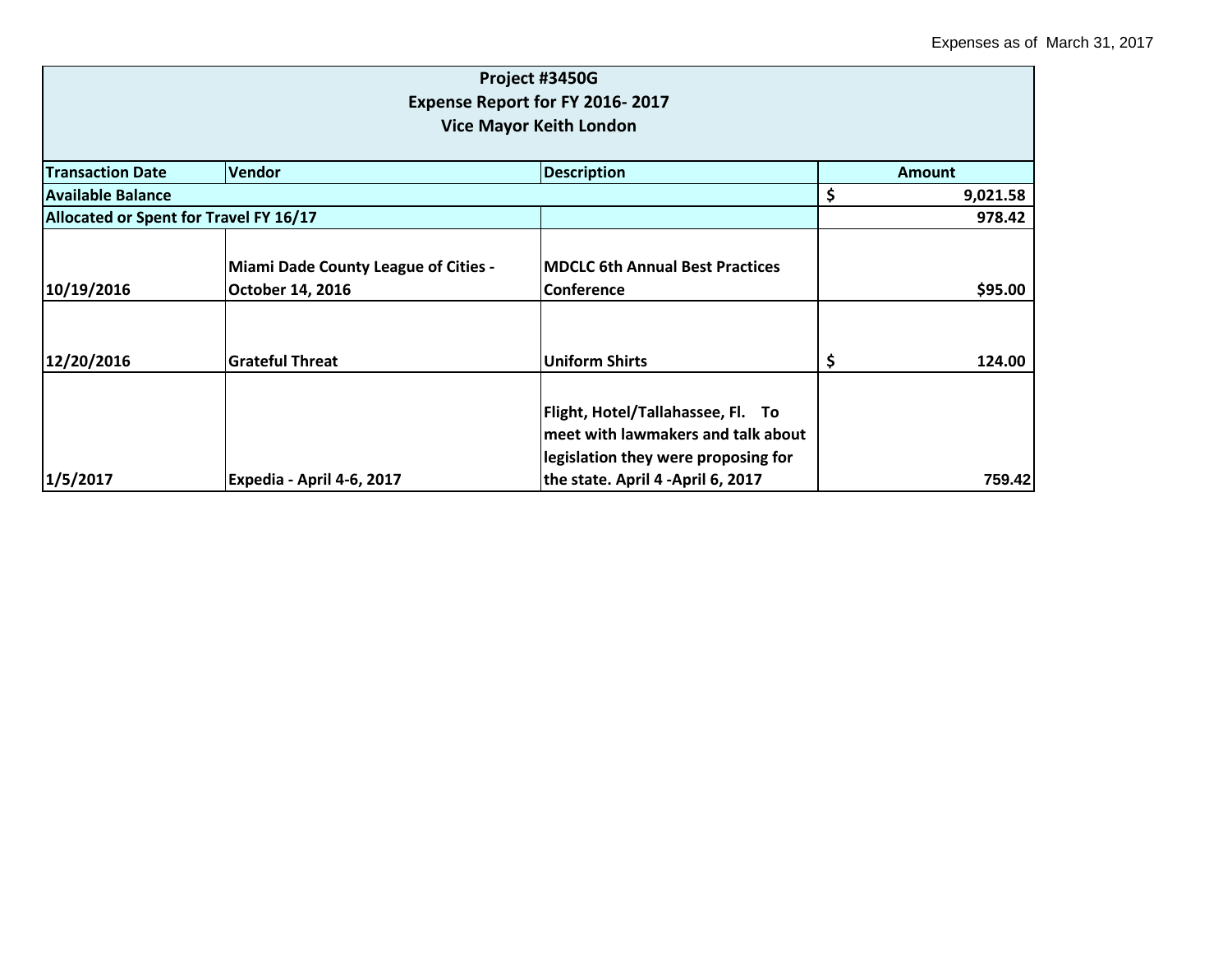|                                        |                           | Project #3450E                                                                                                                       |                |
|----------------------------------------|---------------------------|--------------------------------------------------------------------------------------------------------------------------------------|----------------|
|                                        |                           | Expense Report for FY 2016-2017                                                                                                      |                |
|                                        |                           | <b>Comm. Michele Lazarow</b>                                                                                                         |                |
| <b>Transaction Date</b>                | <b>Vendor</b>             | <b>Description</b>                                                                                                                   | <b>Amount</b>  |
| <b>Available Balance</b>               |                           |                                                                                                                                      | 8,916.25<br>\$ |
| Allocated or Spent for Travel FY 16/17 |                           |                                                                                                                                      | 1,083.75       |
|                                        |                           |                                                                                                                                      |                |
|                                        |                           |                                                                                                                                      |                |
|                                        |                           | <b>Flight, Hotel</b><br>reservation/Tallahassee, Fl. To<br>meet with lawmakers and talk about<br>legislation they were proposing for |                |
| 1/5/2017                               | Expedia - April 3-6, 2017 | the state. April 4 -April 6, 2017                                                                                                    | 1,083.75       |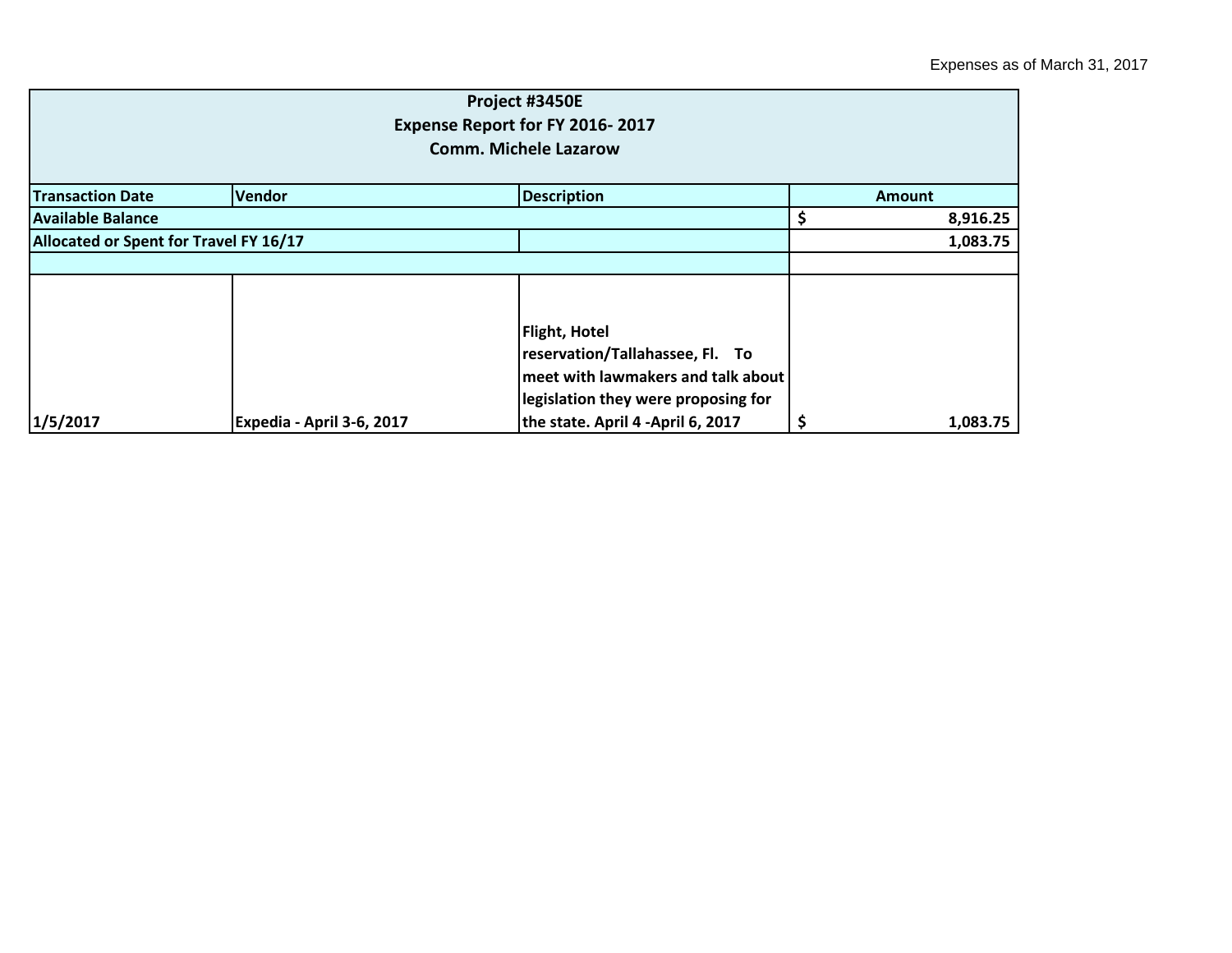|                                        |                                                                                                                                                                       | Project #3450C                              |    |               |  |
|----------------------------------------|-----------------------------------------------------------------------------------------------------------------------------------------------------------------------|---------------------------------------------|----|---------------|--|
|                                        |                                                                                                                                                                       | Expense Report for FY 2016-2017             |    |               |  |
|                                        |                                                                                                                                                                       | <b>Comm. Anthony Sanders</b>                |    |               |  |
|                                        |                                                                                                                                                                       |                                             |    | <b>Amount</b> |  |
|                                        | <b>Transaction Date</b><br>Vendor<br><b>Description</b>                                                                                                               |                                             |    |               |  |
| Available Balance                      |                                                                                                                                                                       |                                             | \$ | 7,860.26      |  |
| Allocated or Spent for Travel FY 16/17 |                                                                                                                                                                       |                                             |    | 2,139.74      |  |
|                                        | Impact Broward Luncheon, October 7,                                                                                                                                   | <b>Impact Broward's 2016 Community</b>      |    |               |  |
| 10/7/2016                              | 2016                                                                                                                                                                  | <b>Impact Awards Luncheon</b>               | \$ | 70.00         |  |
|                                        | <b>OIC of South Florida Middle Class</b>                                                                                                                              |                                             |    |               |  |
| 10/17/2016                             | Summit, October 17th & 18th, 2016                                                                                                                                     | <b>Summit</b>                               | \$ | 30.00         |  |
|                                        | <b>One Stop Sealing and Expungement</b>                                                                                                                               |                                             |    |               |  |
| 10/19/2016                             | Workshop, October 19, 2016                                                                                                                                            | Workshop                                    | \$ | 447.81        |  |
|                                        |                                                                                                                                                                       | <b>Retirement Celebration for Honorable</b> |    |               |  |
| 12/23/2016                             | Brenda Forman - January 7th, 2017                                                                                                                                     | <b>Howard C. Forman</b>                     | \$ | 90.00         |  |
| 1/19/2017                              | <b>Hallandale Beach Chamber of Commerce</b><br>January 27, 2017                                                                                                       | 2017 Board Installation Lunch               | \$ | 40.00         |  |
|                                        | <b>Florida Black Caucus of Local Elected</b><br><b>Officials Spring Conference March 16,</b>                                                                          |                                             |    |               |  |
| 2/24/2017                              | 2017                                                                                                                                                                  | <b>Conference</b>                           | \$ | 169.79        |  |
|                                        | Trip to Washington, D.C. to meet with<br><b>Senator Tim Scott &amp; Marco Rubio to</b><br>discuss a Pilot program (Pay the path to a<br>brighter future) 03/08/2017 - |                                             |    |               |  |
| 3/17/2017                              | 03/11/2017                                                                                                                                                            | <b>Expense reimbursement</b>                | \$ | 1,292.14      |  |